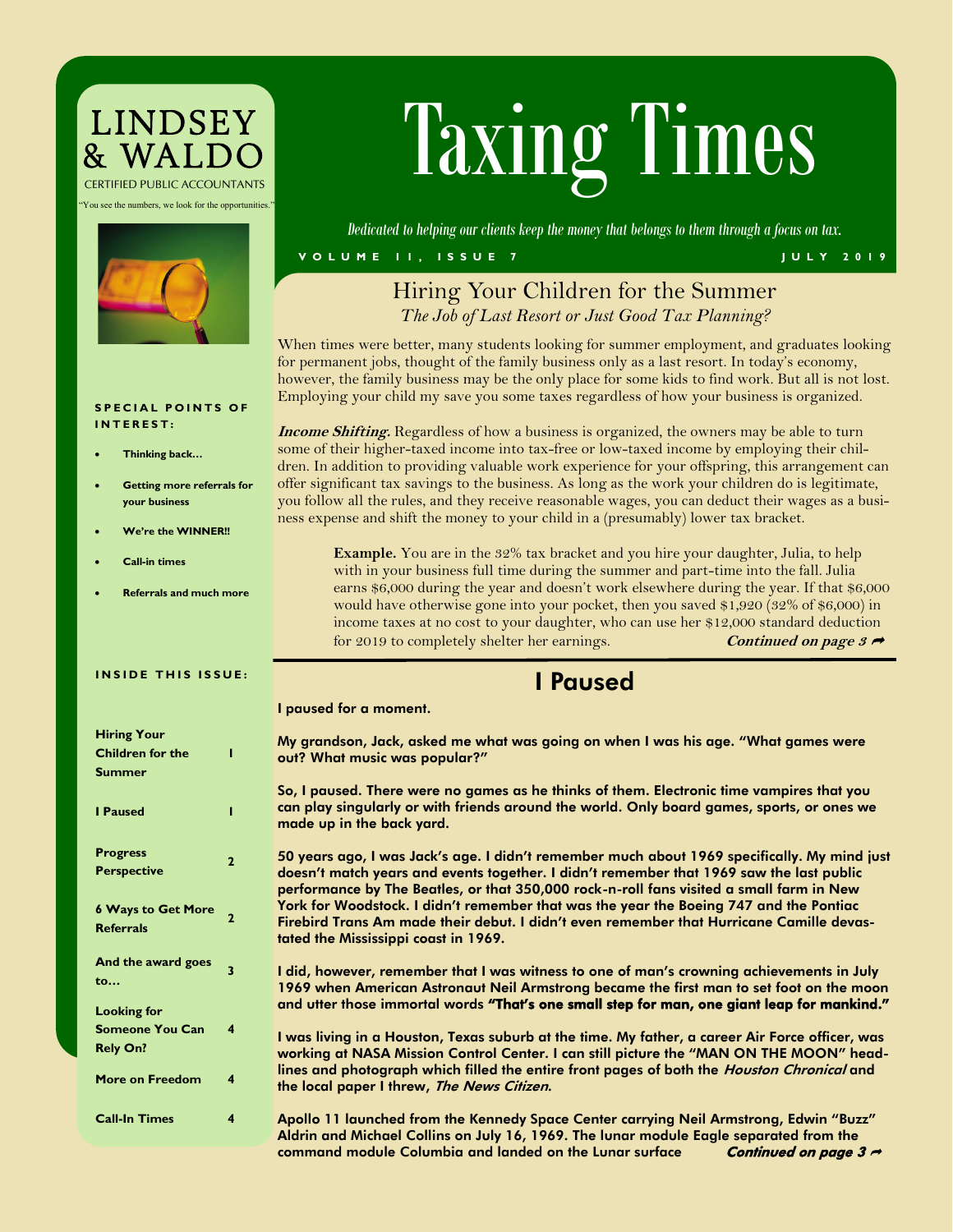## **Progress Perspective**

**"(Human flight in a machine) might be evolved by the combined and continuous efforts of mathematicians in from one million to ten million years."**

~ from an article in The New York Times, October 9, 1903

#### **"We started assembly today."**

~ from the diary of Orville Wright, October 9, 1903

As the preceding quotes from the very same day suggest, pessimist always miss the key point. Not just in technological progress, but in the change of the rate of change.

The progress of powered human flight is a great reflection of this phenomenon. On the fourth and final flight on that historic December day in 1903, the Wright brothers flew 852 feet in 59 seconds. In 1923, two men flew 2,500 miles across the United States nonstop, from Roosevelt Field on Long Island to San Diego. Lindbergh's solo flight occurred in the spring of 1927. The turbojet engine was perfected in 1939. Yeager broke through the sound

barrier in 1947 and Mach 2 was reached in 1953. By 1957, man had broken through the earth's atmosphere and orbited the earth. In 1969, men walked on the moon. Any way you chart this progress, it is simply amazing.



There were four

Apollo flights in 1969, Apollos 9,10,11, and 12. Apollos 9 and 10 tested the rockets, the lunar module, lunar descent, and rendezvous and docking with the command module. Apollo 12 returned men to the moon where they spent 31 hours on the surface.

The next Apollo flight was in April the following year. Unlucky 13. April 13, 2020 will mark the 50<sup>th</sup> anniversary of the night Apollo 13 had "a problem" with three astronauts on board. If you watch the documentaries, or even Ron Howard's film **Apollo 13,** you may notice something about halfway through the film. The world's foremost space scientists and engineers begin working the problem of how to get those heroes home alive using slide rules. Because at that point, NASA's mainframe computer was overloaded and could no longer respond in time.

As you watch those sequences, know that your iPhone is a million times smaller, a million times cheaper, and a thousand times more powerful than all the computing power that was available to NASA the night Apollo 13 blew up.

I believe this increase in computing power will help us solve many of our most vexing problems, including energy, the environment, and diseases. I believe we will accomplish so much in the next fifty years; it will be like looking back on the Wright brothers is to us now. I believe where we will be, has yet to be dreamed. \*

## **6 Ways to Get More Referrals**

It never ceases to amaze me: I observe business people and salespeople allowing customers (and money) to leak out of their business. Many times, without even realizing it.

For example, I watch people go to chamber, or other networking events with the sole purpose of collecting as many business cards as they can. Somehow they seem to feel, the more cards they collect, the more contacts they can make, the more business they will generate. And they will be everywhere, at every event tangentially connected to their business. Others may view them as the king or queen of networking.

Yet the business, the referrals, aren't coming and they ask, *"Why aren't I getting referrals?"*

There could be several reasons such as forgetting to ask, focusing on the wrong people, having no system in place, or putting pressure on customers or referral partners unknowingly.

Here are six things you can do to increase your referrals.

**Ask.** Yes, it starts here. If you don't ask you may get a few haphazard referrals, with the emphasis on few. If you learn how to properly ask your customers and partners for help, some will enthusiastically promote your product or service. In my experience, you'll never get all of your customers to give you a referral, but you don't know which ones will be ambassadors for you until you ask. Note: referral partners don't have to be customers. They could be friends, vendors, or others in a supportive group, who have, over time, come to know, like, and trust you.

**Make people comfortable giving you referrals.** It's important to remember that your customers don't like to feel like they are selling their friends to you. For many, offering an inducement or a bribe in exchange for names not only makes them uncomfortable, but may cause them to question the quality of your goods or services.

You may have customers or referral sources who would like to refer, but don't know how. By giving them easy ways to refer their family and friends without making it feel like you are paying them, you will receive more and a better quality of referrals.

**Show appreciation.** Remember to thank your referral partner or customer for the referrals. If privacy allows, let them know when a referral works out and give them an update. One of my favorite ways to do this is with a hand written card. People like to be appreciated. When you take the time to do something so few do these days, send a hand written card – NOT a text, NOT an email, NOT a tweet, a hand written card, your referral source will be pleased and more willingly refer you the next time.

**Focus on the right relationship.** You don't have the time to have a great relationship with everyone you meet. It's impossible! That's why you have to focus your energy developing the right relationships. For example, would you spend the same energy on a customer who has only purchased one entry level item from you in the last year as a CEO who purchased your product for every employee at her company?

**Put systems in place.** You already know that you don't have time to build quality relationships with everyone; however, you can put systems in place



such as follow up procedures to help nurture and develop relationships so that you can have more of those quality relationships referring you.

**Grow referral partners.** Being an active member of a closed networking group like BNI® gives you the opportunity to *Continued on page 3*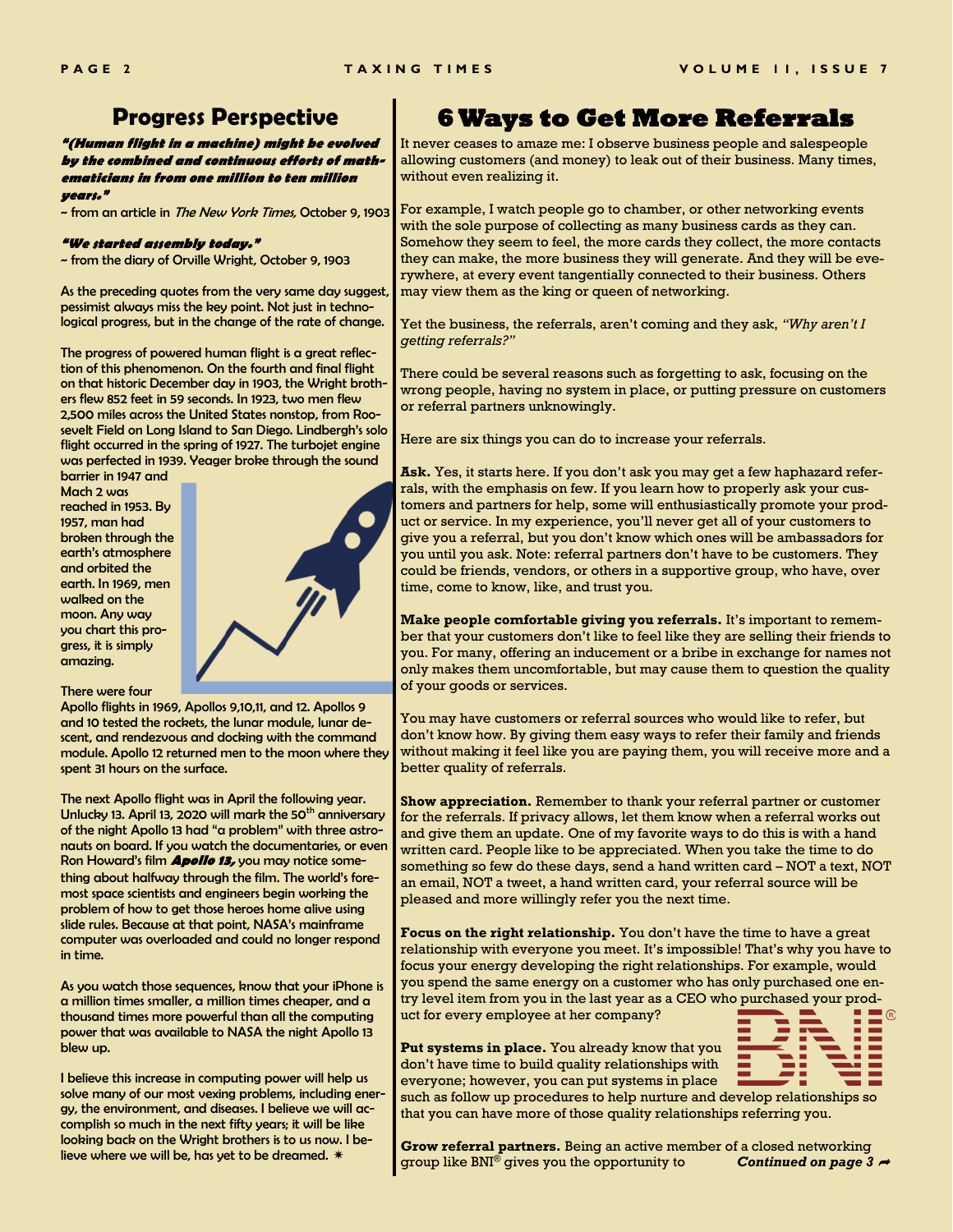## Hiring Your Children for the Summer*—continued from page 1*

The total taxes for your family are cut even if Julia's earning exceed the standard deduction amount. That's because the unsheltered earnings will be taxed to her beginning at the 10% rate instead of being taxed at your higher rate.

**As an added bonus,** if your business is an unincorporated sole proprietorship or a partnership consisting of only you and your spouse and your son or daughter is under age 18, you don't have to pay Social Security or Medicare taxes on the wages you pay.

**Example.** Take the information from the example above and let's say you usually take home \$150,000 from your sole proprietorship. Now, in addition to the income tax savings above, you save \$174 (the 2.9% HI portion of the \$6,000) because your self-employment income is reduced and Julia saves \$459 (.0765 x \$6,000) in employee FICA just because she worked for you instead of someone else.

Since the income earned by Julia is earned income, it isn't subject to the Kiddie Tax. Just be sure to file W-2 forms and other necessary tax forms for her.

**Beginning early.** You could also encourage Julia to contribute some or all of her \$6,000 earnings to a Roth IRA and she'd be starting on her journey to retirement as a millionaire.

# I Paused—continued from page 1

on July 20<sup>th</sup>. The following day, Neil Armstrong and Buzz Aldrin became the first humans to walk on the moon.

Naturally, things have changed dramatically in the last 50 years. When the 60's came to a close, the Dow Jones Industrial Average was 800, the average income in the

USA was \$15,550 per year, and gasoline was 35 cents per gallon.

Where will we go from here? To Mars? Certainly. NASA plans for its first robotic landing on the Red Planet next year and the first female on the moon in 2024. Just like the first moon landing, there are lots of things we don't yet know how to accomplish to make it a reality, but we will discover, we will learn.

Chances are, where we'll be in 50 years, even Jack hasn't dreamed of yet.



## **6 Ways to Get More Referrals continued from page 2**

develop relationships with potential referral partners without the distraction of direct competitors. Unlike other networking opportunities, BNI® encourages your efforts to build quality relationships with referral partners. Those trusting relationships can develop into your most prolific referral partners.

Generating referrals takes a welldesigned system and consistent effort to operate reliably. But the pay-off is worth it. Referrals are one of the highest probability and most profitable sources of new customers. \*



If and only to the extent that this publication contains contributions from tax professionals who are subject to the rules of professional conduct set forth in Circular 230, as promulgated by the United States Department of the Treasury, the publisher, on behalf, of those contributors, hereby states that any U.S. federal tax advice that is contained in such contributions was not intended or written to be used by any taxpayer for the purpose of avoiding penalties that may be imposed on the taxpayer by the Internal Revenue Service, and it cannot be used by any taxpayer for such purposes.